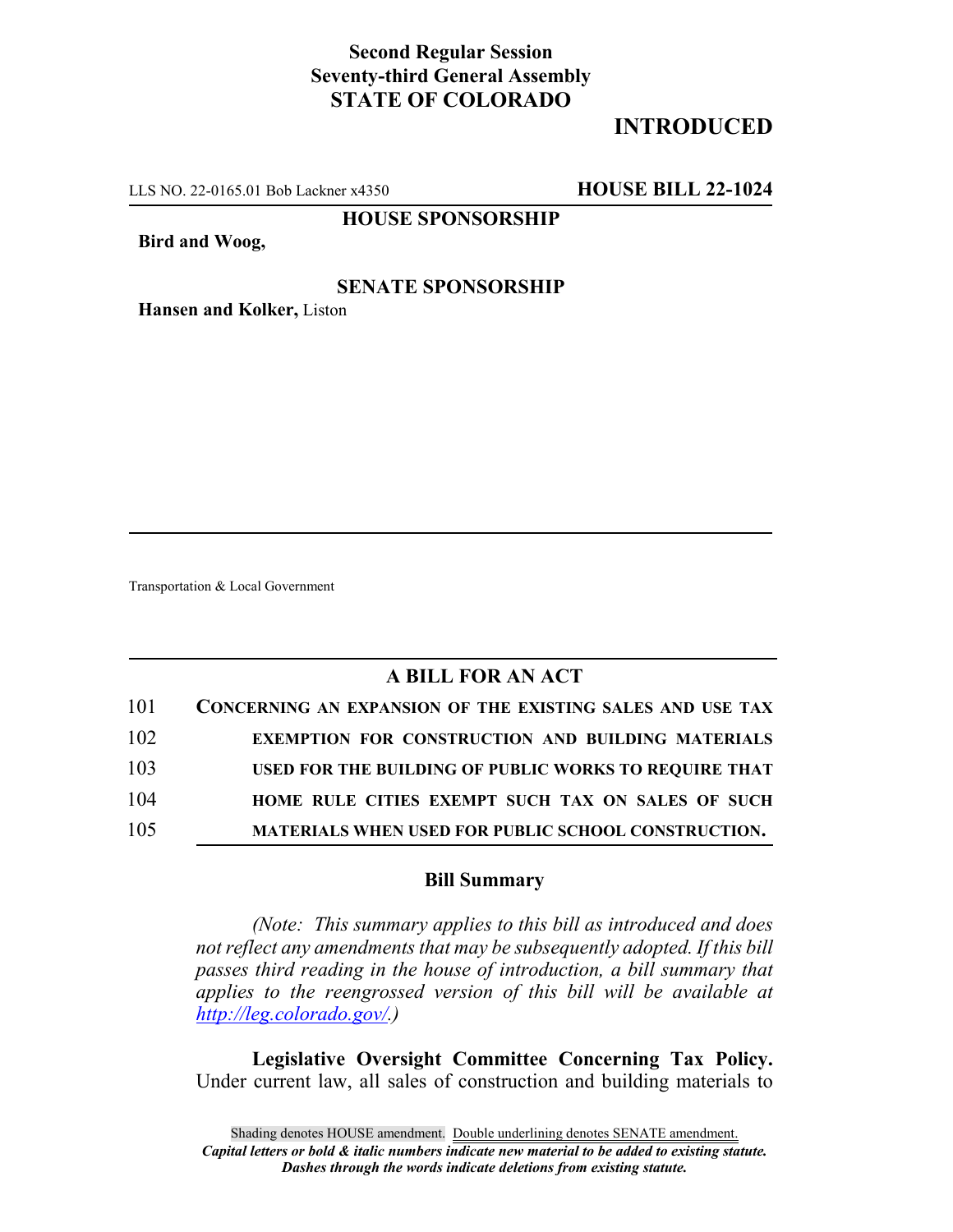contractors and subcontractors for use in the building, erection, alteration, or repair of structures, highways, roads, streets, and other public works are exempt from the sales and use tax levied by the state and certain local governments. Home rule cities continue to levy the tax on sales of construction and building materials within their jurisdiction. The bill extends the exemption to the sales and use tax levied by home rule cities on such materials for use in connection with the building, erection, alteration, or repair of a public school.

 *Be it enacted by the General Assembly of the State of Colorado:* **SECTION 1.** In Colorado Revised Statutes, 39-26-708, **add** (2.5) as follows: **39-26-708. Construction and building materials - legislative declaration - definition.** (2.5) (a) THE GENERAL ASSEMBLY FINDS, DETERMINES, AND DECLARES THAT: (I) THE EXEMPTION UNDER THIS SECTION WAS ENACTED BY THE GENERAL ASSEMBLY TO REDUCE COSTS INVOLVED IN THE CONSTRUCTION OF PUBLIC WORKS; (II) THE EXEMPTION CODIFIES THE PRINCIPLE THAT CONTRACTORS SHOULD NOT BE PAYING A TAX LEVIED BY GOVERNMENTAL ENTITIES ON BUILDING MATERIALS USED FOR THE BENEFIT OF THOSE SAME GOVERNMENTAL ENTITIES; (III) UNDER CURRENT LAW, OUT OF THE STATE AND ALL LOCAL GOVERNMENTS ACROSS THE STATE, THE SALES AND USE TAX ON CONSTRUCTION AND BUILDING MATERIALS USED IN THE CONSTRUCTION OF PUBLIC BUILDINGS IS ONLY LEVIED BY HOME RULE CITIES; (IV) EXTENDING THE EXEMPTION TO INCLUDE THE SALES AND USE TAX LEVIED BY HOME RULE CITIES ON MATERIALS USED IN THE CONSTRUCTION OF PUBLIC SCHOOL FACILITIES WOULD REDUCE THE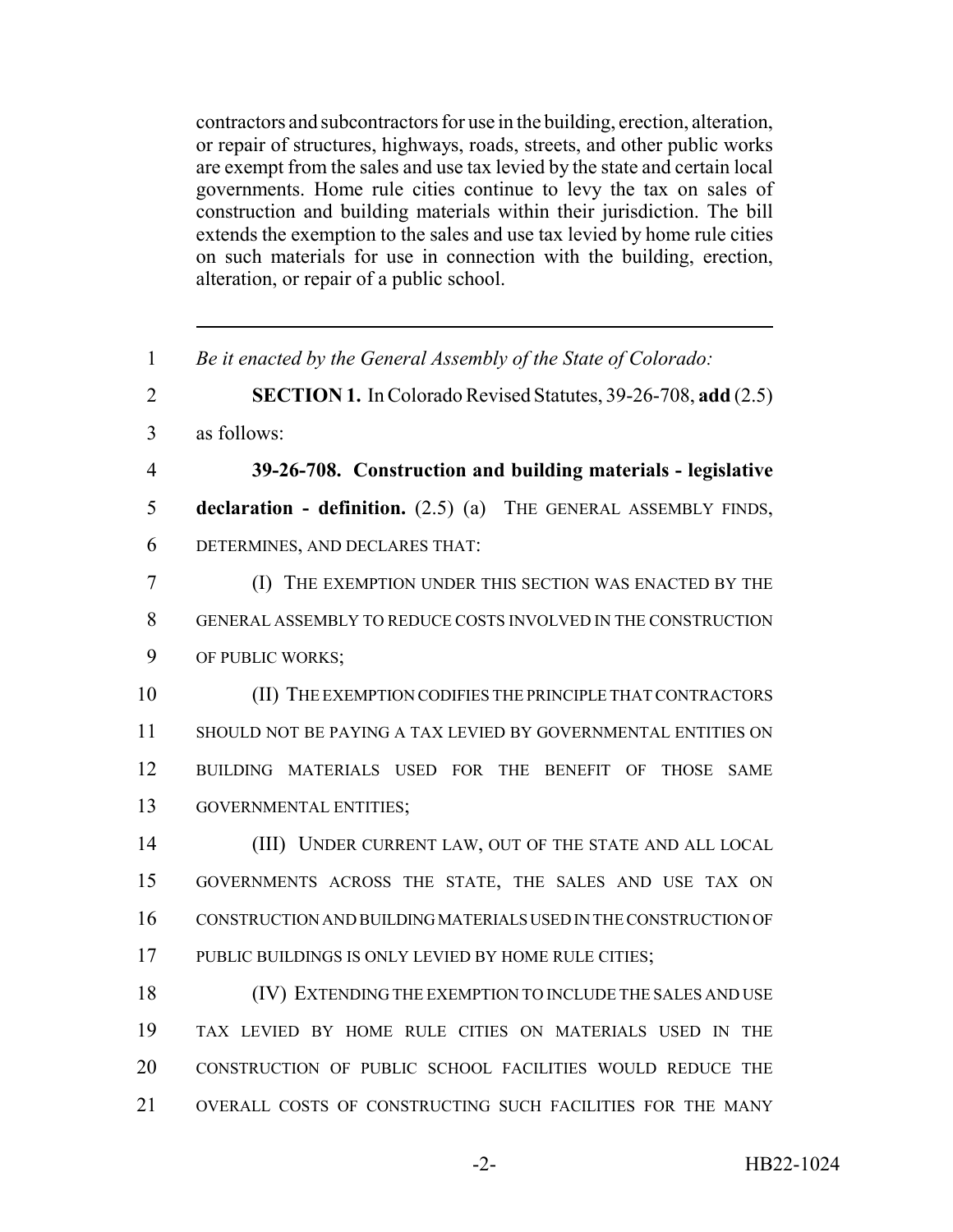JURISDICTIONS ACROSS THE STATE THAT ARE HOME RULE CITIES; AND

 (V) EXTENDING THE EXEMPTION TO INCLUDE HOME RULE CITIES WOULD ALSO PROMOTE A UNIFORM AND CONSISTENT TREATMENT OF THE SALE OF BUILDING AND CONSTRUCTION MATERIALS STATEWIDE, THEREBY FACILITATING A MORE CONSISTENT AND UNIFORM TAX STRUCTURE. ACCORDINGLY, THE MATTERS ADDRESSED IN SUBSECTION (2.5)(b) OF THIS SECTION ARE MATTERS OF STATEWIDE CONCERN.

 (b) NOTWITHSTANDING ANY OTHER PROVISION OF LAW, IN ADDITION TO THE EXEMPTION FROM TAXATION CREATED BY SUBSECTIONS (1) AND (2) OF THIS SECTION, THERE SHALL ALSO BE EXEMPT FROM TAXATION UNDER PART 1 OF THIS ARTICLE 26 ANY TAX LEVIED BY A HOME RULE CITY ON ALL SALES OF CONSTRUCTION AND BUILDING MATERIALS TO CONTRACTORS AND SUBCONTRACTORS FOR USE IN THE BUILDING, ERECTION, ALTERATION, OR REPAIR OF A PUBLIC SCHOOL.

 (c) AS USED IN SUBSECTION (2.5)(b) OF THIS SECTION, "PUBLIC 16 SCHOOL" HAS THE SAME MEANING AS DEFINED IN SECTION 22-2-102 (4).

 **SECTION 2. Act subject to petition - effective date - applicability.** (1) This act takes effect at 12:01 a.m. on the day following the expiration of the ninety-day period after final adjournment of the general assembly; except that, if a referendum petition is filed pursuant 21 to section 1 (3) of article V of the state constitution against this act or an item, section, or part of this act within such period, then the act, item, section, or part will not take effect unless approved by the people at the general election to be held in November 2022 and, in such case, will take effect on the date of the official declaration of the vote thereon by the governor.